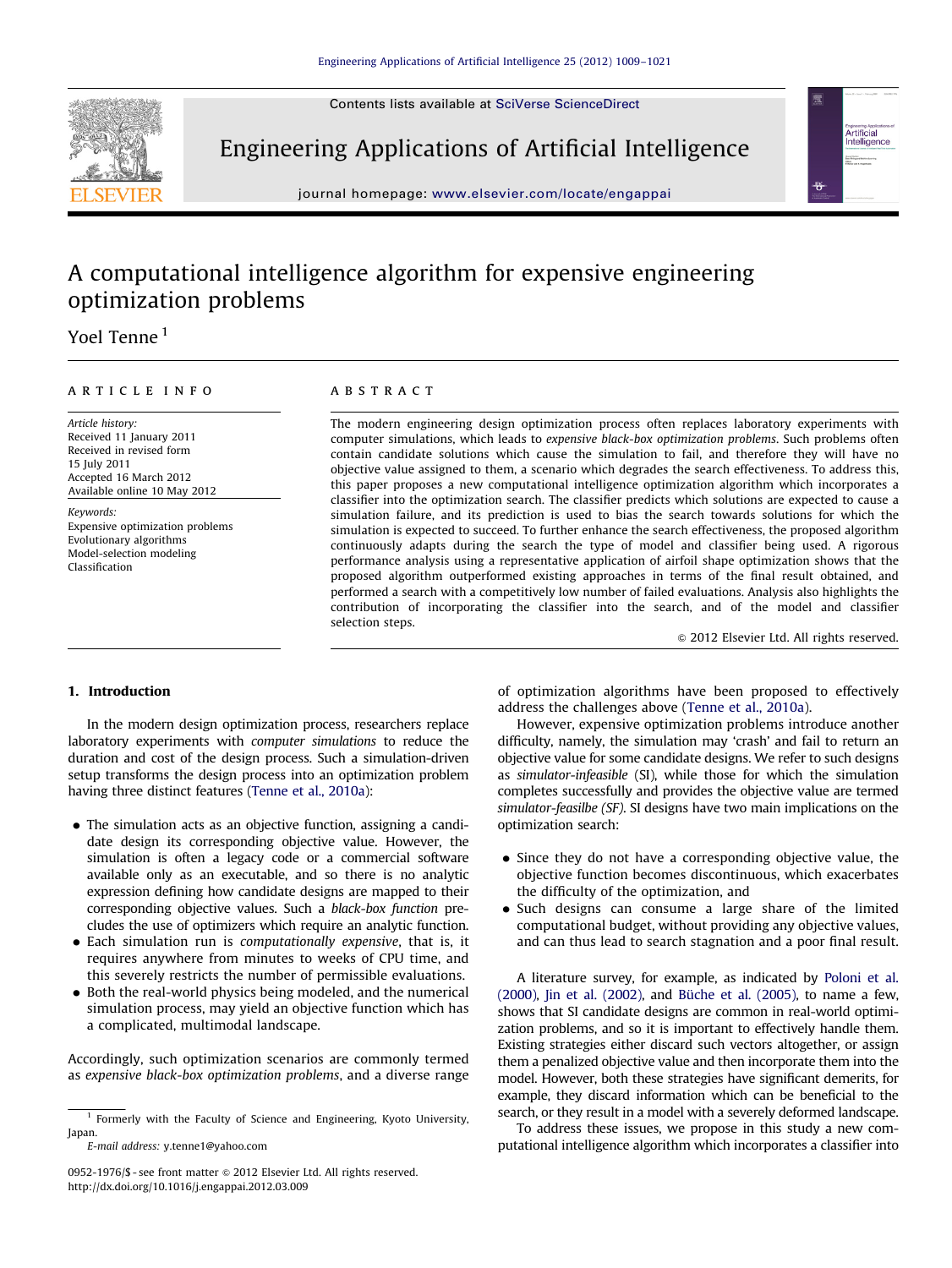--------------

the optimization search. The role of the classifier is to predict if a candidate design is SI or not, and the proposed algorithm leverages on this prediction to bias the search to designs predicted to be SF. However, the effectiveness of the algorithm strongly depends on the type of the model and classifier used, but the limited computational budget implies that it is impractical to experiment with different models and classifiers. As such, the proposed algorithm also incorporates rigorous statistical methods to select an optimal model and classifier from a family of candidates. Both the model and the classifier types are continuously adjusted during the search to maximize the search effectiveness. To the best of our knowledge, such a computational intelligence algorithm, combining both a classifier and a model, and the ability to adapt both of them, is new. We evaluate the proposed algorithm using a real-world application of airfoil shape optimization. A rigorous analysis shows that the proposed algorithm is both effective, namely it outperforms existing approaches in terms of the final result obtained, and is efficient, that is, it performs a search with a competitively low number of SI vectors, so it minimizes the computer resources wasted on failed evaluations. Analysis also highlights the contribution of incorporating the classifier, and of the model and classifier selection during the search.

The remainder of this paper is as follows: Section 2 provides the pertinent background information, [Section 3](#page--1-0) describes in detail the proposed algorithm, and [Section 4](#page--1-0) provides a rigorous performance analysis. Lastly, [Section 5](#page--1-0) concludes this paper.

#### 2. Background

# 2.1. Expensive optimization problems and computational intelligence algorithms

Expensive optimization problems arise in diverse domains across engineering and science, and as mentioned in [Section 1,](#page-0-0) a typical scenario is engineering design optimization problems driven by computer simulations. Fig. 1 shows the layout of such problems, where the simulation effectively acts as a black-box function, namely it assigns objective values to candidate designs, while the analytic expression of this function is unknown. In such optimization problems, candidate designs are represented as vectors of design variables and are provided as inputs to the simulation.

Also as mentioned, the resultant objective function often has a complicated, multimodal landscape, a scenario in which gradientbased optimizers may converge to a poor local optimum. This has motivated using computational intelligence (CI) optimizers in such problems, as they tend to be more explorative and hence are typically more resilient to multimodal landscapes. Such optimizers typically employ a population of candidate solutions and manipulate the latter both deterministically and stochastically. One such CI optimizer which is widely used is the EA, which



Fig. 1. The layout of an expensive black-box optimization problem. The optimization algorithm generates candidate solutions, and these are evaluated by the simulation to obtain their corresponding objective values. The optimizer treats the simulation as a black-box function, that is, having no analytic expression.

typically applies the following three operators inspired by the theory of evolution ([Tenne et al., 2010a](#page--1-0)):

- Selection: The vectors with the best objective value are selected as parents.
- Recombination: Two parents are selected, typically at random, and their vectors are combined to yield an offspring. This is repeated several times to generate a population of offspring.
- $\bullet$  Mutation: Offspring are selected at random, and some of their vector components are randomly changed.

The offspring population is then evaluated, and the fittest members, namely those with the best objective values, are taken to be the population of the next generation. The process then repeats until some termination criterion is met, such as no improvement in the best function value, or if the maximum number of generations has been reached. The EA emphasizes the fittest solutions, and this leads to a gradual adaptation of the population to the function landscape and convergence to an optimum. Algorithm 1 gives a pseudocode of a baseline EA.

# Algorithm 1. A baseline evolutionary algorithm.

initialize a population of solutions; evaluate each solution in the population;  $/\star$  main loop repeat select a group of solutions and designate them as parents; recombine the parents to create a population of offspring; mutate some of the offspring; evaluate the offspring; select the best solutions as the population of the next generation; until convergence, or maximum number of generations reached

Since CI optimizers rely on a population of solutions, and do not utilize gradient information, they often require many thousands of function evaluations to obtain a satisfactory solution. This is a major obstacle in applying them to expensive optimization problems, where the number of function evaluations is severely restricted. An established strategy to circumvent this issue is to employ a model which serves as a computationally cheaper approximation of the true expensive function. Models are typically interpolants trained with previously evaluated vectors, and variants include artificial neural networks (ANN), Kriging, polynomials, and RBF [\(Simpson et al.,](#page--1-0) [2001](#page--1-0)). However, while models alleviate the bottleneck of expensive evaluations, they introduce several new challenges:

• Model management: Due to the small number of permissible expensive function evaluations, only a small number of vectors will be available to train the model, which results in an inaccurate model. This can hamper the optimization search, and if the model accuracy is poor, the optimizer may even converge to a false optimum, namely an optimum of the model which is a not an optimum of the true expensive function ([Jin et al., 2002](#page--1-0)). Accordingly, it is necessary to manage the model and ensure its accuracy during the search. To accomplish this, the proposed algorithm leverages on the TR approach which originated in the field of nonlinear programming [\(Conn et al.,](#page--1-0) [1997\)](#page--1-0), and in which the optimization proceeds by a sequence of trial steps, where each is constrained to the TR, namely the region where the model is assumed to be accurate. Based on the success of the trial step, that is, whether a better solution has been found or not, the TR and model are updated, and the sequence repeats until some termination condition is met. A strong merit of the TR approach is that it ensures asymptotic